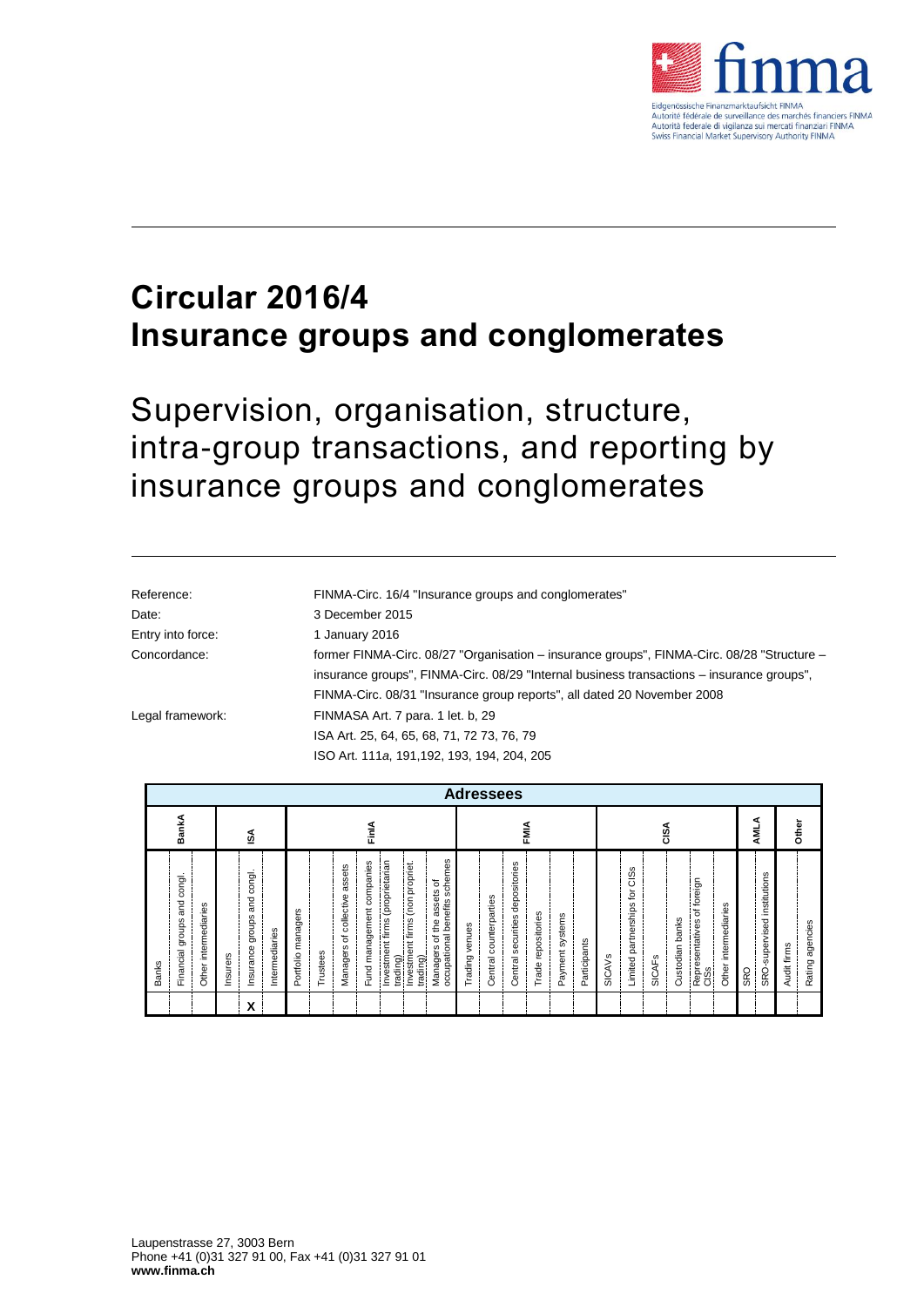# **Index**



| I.  | <b>Subject matter</b>                                                                          | Margin no. | $1 - 2$   |
|-----|------------------------------------------------------------------------------------------------|------------|-----------|
| П.  | Supervision of insurance groups and conglomer-<br>ates                                         | Margin no. | $3 - 16$  |
| Α.  | General aspects                                                                                | Margin no. | $3 - 8$   |
| В.  | Supervision of insurance groups                                                                | Margin no. | $9 - 16$  |
| a)  | <b>General requirements</b>                                                                    | Margin no. | 9         |
| b)  | <b>Supervision criteria</b>                                                                    | Margin no. | $10 - 16$ |
| Ш.  | Organisation of insurance groups - minimum re-<br>porting requirements                         | Margin no. | $17 - 20$ |
| IV. | <b>Structure of insurance groups</b>                                                           | Margin no. | $21 - 27$ |
| А.  | Material shareholdings                                                                         | Margin no. | $22 - 23$ |
| В.  | Reporting requirement relating to changes in the<br>shareholding structure of insurance groups | Margin no. | $24 - 27$ |
| ۷.  | Intra-group transactions - reporting requirements                                              | Margin no. | $28 - 34$ |
| VI. | Insurance group report                                                                         | Margin no. | $35 - 42$ |
| Α.  | Reporting                                                                                      | Margin no. | $35 - 40$ |
| В.  | <b>Reporting deadlines</b>                                                                     | Margin no. | $41 - 42$ |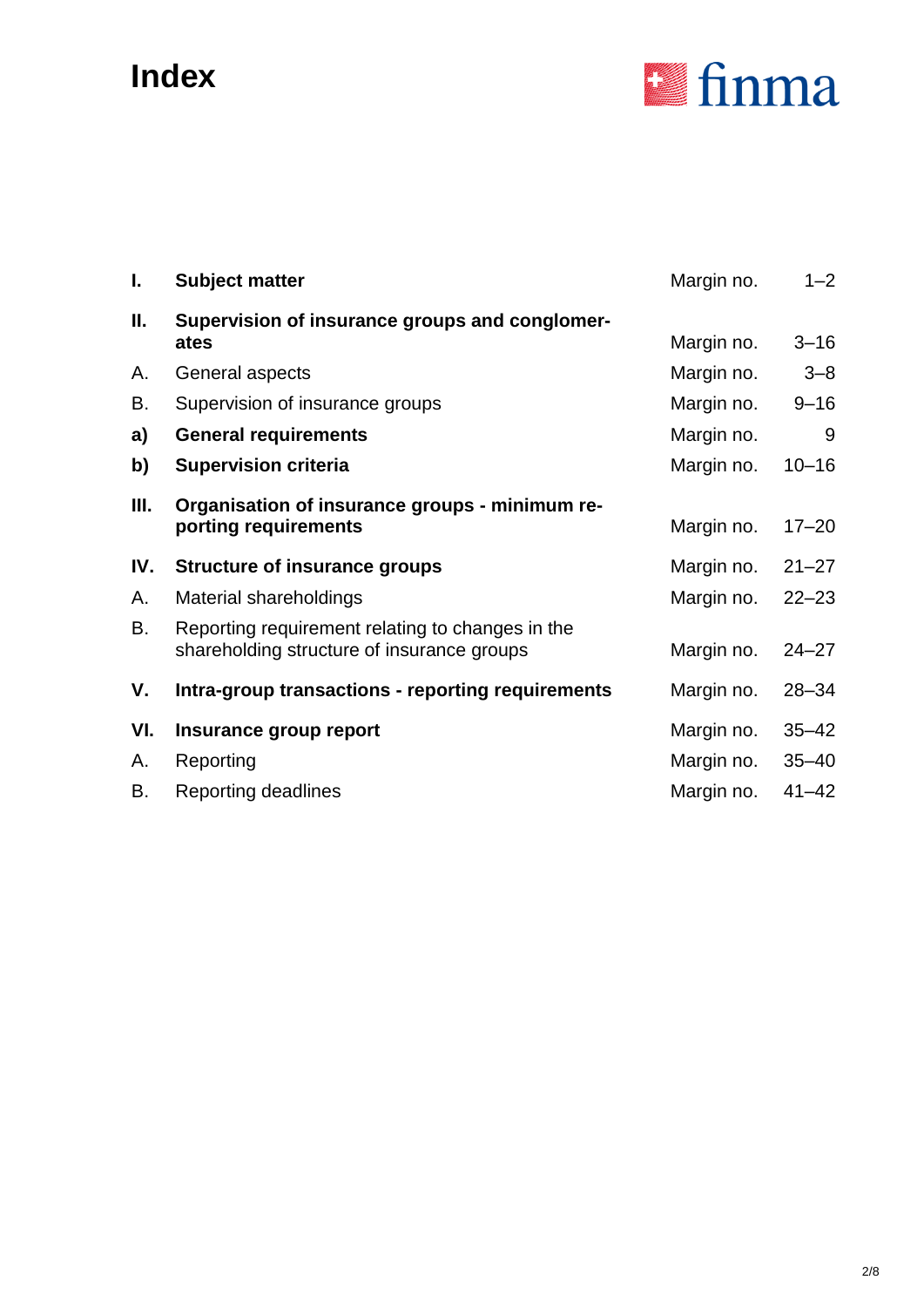

# **I. Subject matter**

This circular deals with the supervision, organisation, structure and intra-group transactions of insurance groups and conglomerates and with reporting by these groups and conglomerates. For readability reasons, groups and conglomerates are referred to collectively as "groups" in this document. 1

Sections III–VI apply only to insurance groups which are subject to supervision by FINMA under Article 65 and/or Article 73 of the Insurance Supervision Act (ISA; SR 961.01). 2

# **II. Supervision of insurance groups and conglomerates**

#### A. General

Under Article 64 ISA, an insurance group is formed by two or more companies if at least one of them is an insurance company, if they as a whole are mainly active in the insurance sector, and if they form a single economic entity or are linked in another way through influence or control. 3

Under Article 72 ISA, an insurance conglomerate is formed by two or more companies if at least one of them is an insurance company, if at least one of them is a bank or securities firm (financial sector) of substantial economic importance, if they as a whole are mainly active in the insurance sector and form a single economic entity, or are linked in another way through influence or control. 4

The key factor in deciding whether a company belongs to the insurance sector or the financial sector (especially banks and securities firms, but also financial services providers which provide services to third parties unrelated to the group) is the main activity of the company and the sector to which it provides services. Companies which cannot be clearly assigned to one sector or the other are assigned to the insurance sector (Art. 205 Insurance Supervision Ordinance [ISO; SR 961.011]). 5

The financial sector is of substantial economic importance if: 6

- 
- the total assets of the financial sector exceed 10% of the total assets of an insurance group, or 7
- the capital requirements for the financial sector exceed 10% of an insurance group's core capital (see Art. 48 ISO). 8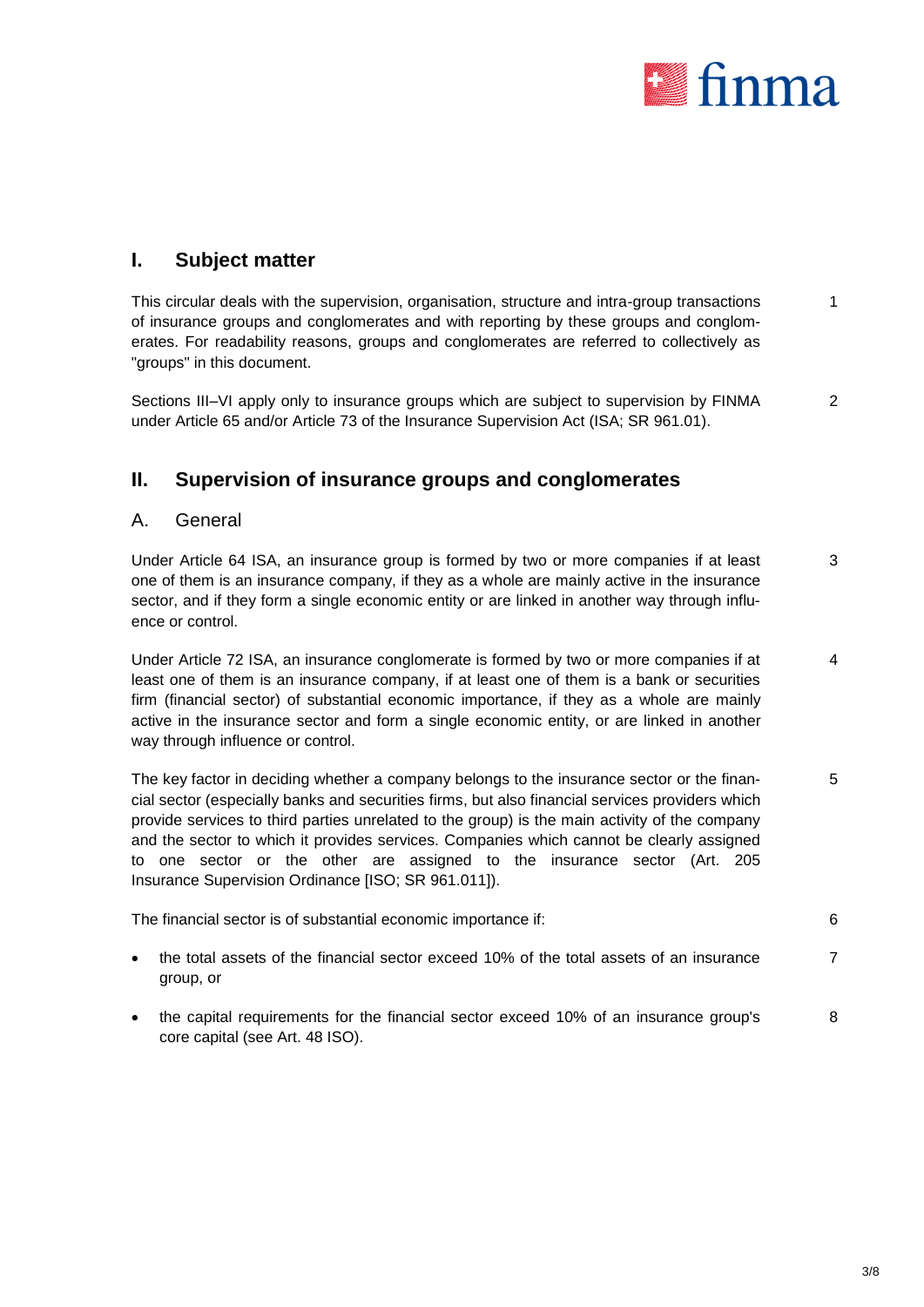

#### B. Supervision of insurance groups

#### **a) General requirements**

Under Articles 65 and/or 73 ISA, FINMA can place an insurance group which belongs to a company in Switzerland under group/conglomerate supervision. The key factor is whether an insurance group is actually managed from Switzerland or, if managed from abroad, is not subject there to equivalent group/conglomerate supervision. 9

#### **b) Criteria**

|           | An insurance group can be placed under group/conglomerate supervision if it meets any of<br>the following criteria:                                                     | 10 |
|-----------|-------------------------------------------------------------------------------------------------------------------------------------------------------------------------|----|
| $\bullet$ | international character of the insurance group                                                                                                                          | 11 |
| $\bullet$ | complex insurance group structures                                                                                                                                      | 12 |
|           | An insurance group has a complex structure, has nested company structures, operates<br>several business areas, or has intra-group links based on internal transactions. | 13 |
| $\bullet$ | other important reasons                                                                                                                                                 | 14 |

There may be other reasons for placing an insurance group under group or conglomerate supervision (e.g. substantial market share in a product group, public interest in macro-prudential oversight of a grouping of companies in the insurance sector, etc.). 15

If FINMA decides to place an insurance group under supervision, it is placed under group supervision by means of a ruling. In accordance with Article 191 para. 3 ISO, FINMA designates the company which is responsible to it as the point of contact for the insurance group's obligations under supervisory law. 16

### **III. Organisation of insurance groups - minimum reporting requirements**

The organisation of insurance groups is governed by Article 191 in conjunction with Article 204 ISO. 17

A group's organisational structure is the way in which it is organised in line with its operational management and how it is divided up into a number of business areas. 18

The control structure embodies the principles and structures by which the insurance group is directed, monitored and controlled. This control structure must be illustrated and described. Firstly, the group documents its functions and committees with their responsibilities 19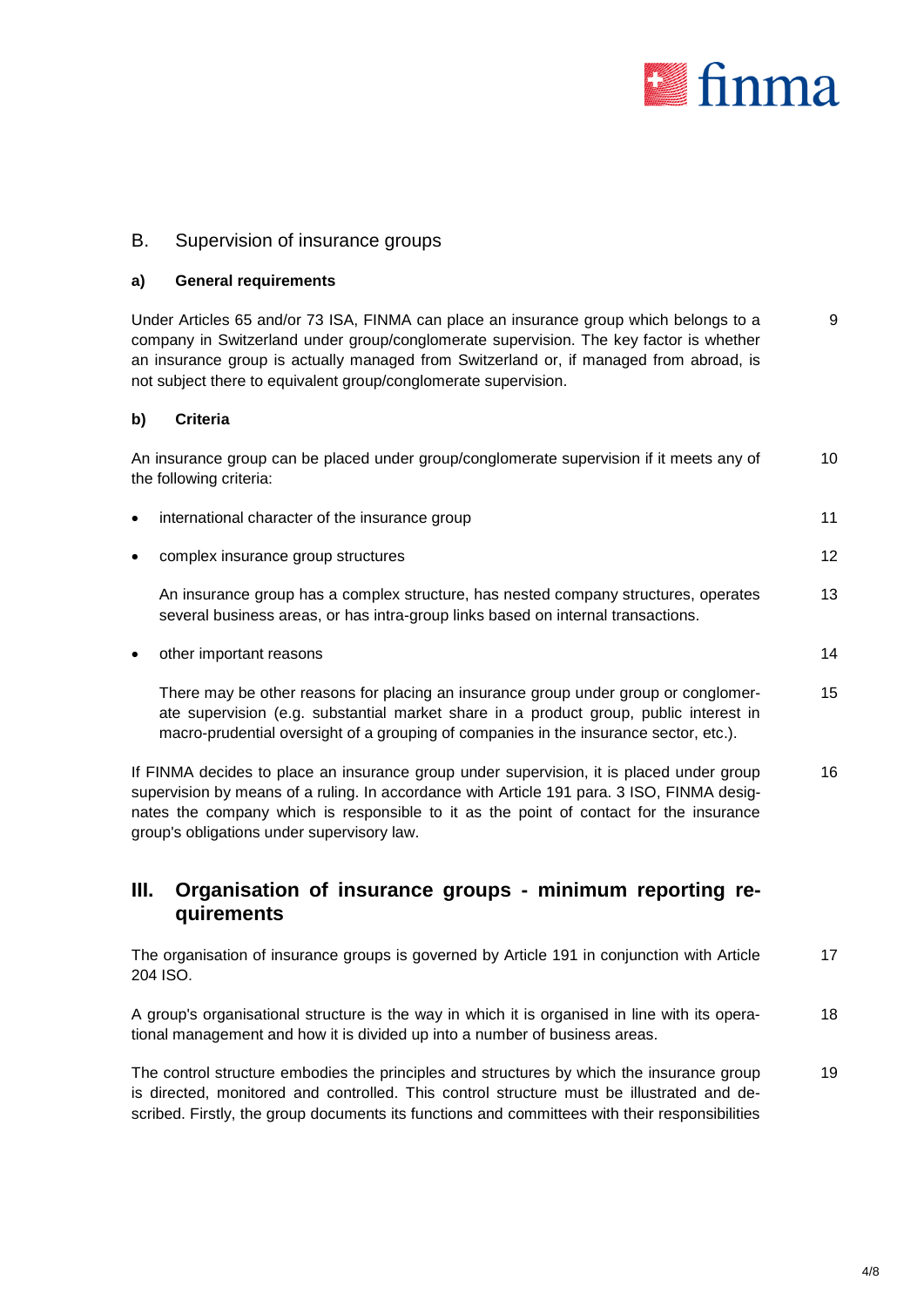

and competencies (which may be defined in a set of organisational rules); secondly, it provides an overview of its key policies. FINMA must be notified whenever a head of a control function is appointed and must be provided with a copy of the individual's CV.

The management structure consists of a board of directors of a public limited company or cooperative and the individuals who are tasked with managing the company at insurance group level. An organisational chart of the insurance group showing the names of the members of the management structure along with the name and description of their respective area of responsibility as defined in the organisational structure must be provided. FINMA must be notified whenever a member of the management structure is appointed and must be provided with the individual's CV. 20

# **IV. Structure of insurance groups**

The structure of insurance groups is governed by Article 192 in conjunction with Article 204 ISO. 21

### A. Material holdings

Whenever a company within an insurance group intends to create, acquire or sell a material holding (including mergers and liquidations), the insurance group must report this to FINMA (ad-hoc report; Art. 192 para. 2 and Art. 204 ISO). The reporting requirement also applies if a previously non-material holding becomes material. 22

FINMA defines what constitutes a material holding in each case, i.e. individually for each insurance group (see Art. 192 para. 3 and Art. 204 ISO). 23

B. Reporting requirement relating to changes in the shareholder composition of insurance groups

Certain circumstances relating to changes in an insurance group's shareholder composition within the meaning of Article 29 para. 2 of the Financial Market Supervision Act (FINMASA; SR 956.1) must be reported. This is particularly the case if a direct or indirect holding of individuals or legal entities in the parent company of an insurance group meets one of the following criteria: 24

- the change results in the 10%, 20%, 33% or 50% voting rights thresholds of the parent company being reached or breached, 25
- an individual or group which is organised by contract or in some other way can exert substantial influence on the parent company of the group, or 26
- the change is media-relevant or triggers a reporting requirement under stock exchange law (in Switzerland or elsewhere). 27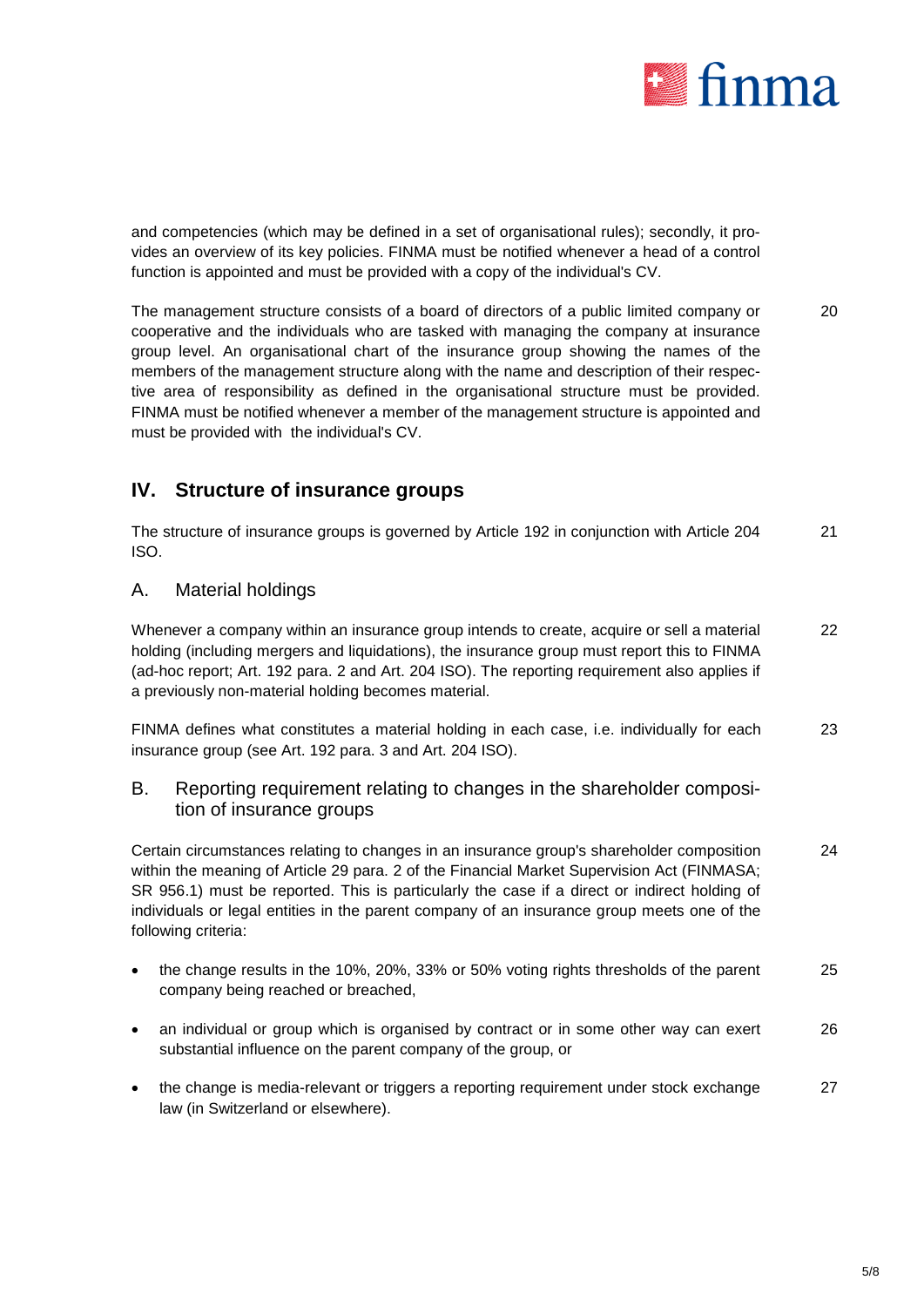

# **V. Intra-group transactions - reporting requirements**

Intra-group transactions (IGTs) and the ways in which they are monitored are defined in Articles 193 f and 204 ISO. 28

Reports which must be made before a change within the meaning of Article 194 para. 1 sentence 1 ISO becomes legally effective are referred to hereafter as "IGT ad-hoc reports". The term "IGT portfolio report" is used for reports within the meaning of Article 194 para. 1 sentence 2 ISO; these are submitted annually. 29

The minimum threshold values within the meaning of Article 193 para. 2 ISO are based on the insurance group's reported equity capital (usually taken from the group's last audited financial results) and are defined as follows: 30

| Percentage minimum values for IGT ad-   Percentage minimum values for the IGT<br>hoc reports | portfolio report | 31 |
|----------------------------------------------------------------------------------------------|------------------|----|
| 2%                                                                                           | $0.1 \%$         |    |

If the portfolio or structure of the IGTs changes materially during the financial year as a result of IGTs which are not subject to ad-hoc reporting requirements, FINMA must be provided with an interim portfolio report. 32

If the impact of IGTs which are not subject to reporting requirements becomes material, the insurance group must list them separately in the IGT portfolio report for each IGT category, indicating the quantity and total amount. 33

FINMA provides specific electronic documents for IGT reporting. 34

### **VI. Insurance group report**

Standards Ordinance (VASR; SR 221.432).

#### A. Reporting

|           | The insurance group report consists of:                                                                                                                                                                                                                                                                                                                                                                                                        | 35 |
|-----------|------------------------------------------------------------------------------------------------------------------------------------------------------------------------------------------------------------------------------------------------------------------------------------------------------------------------------------------------------------------------------------------------------------------------------------------------|----|
| $\bullet$ | consolidated financial statements as defined in Article 25 para. 1 ISA                                                                                                                                                                                                                                                                                                                                                                         | 36 |
|           | According to Article 25 ISA, insurance groups must produce consolidated financial<br>statements annually to 31 December covering the previous financial year. Reference<br>can be made to the rules set out in the Swiss Code of Obligations (SCO; SR 220) re-<br>garding accounting and financial reporting (Art. 957 ff. SCO, specifically Art. 961 ff. and<br>963b SCO) and the recognised accounting standards specified in the Accounting | 37 |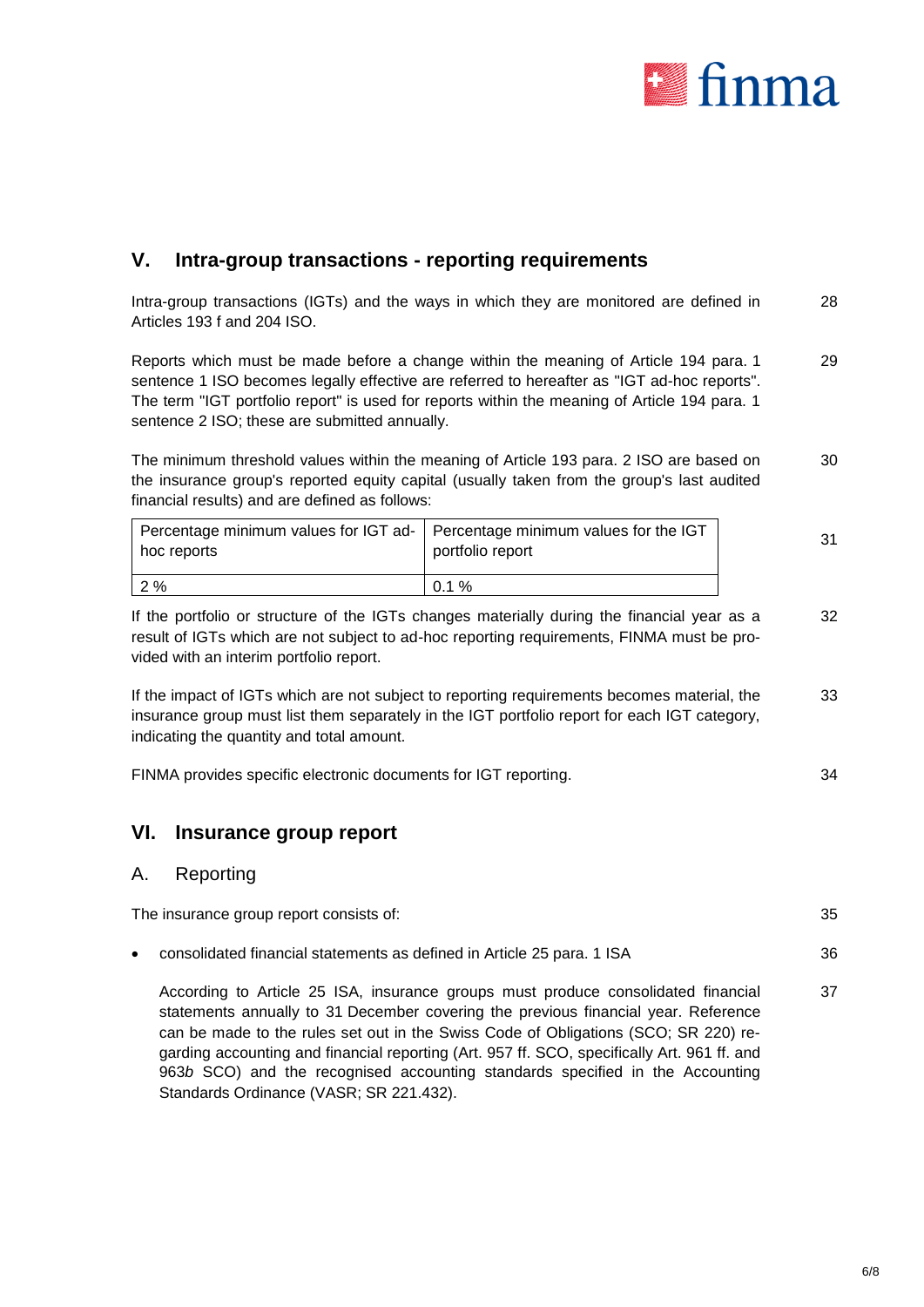

| $\bullet$                                                                                                                                                                                                                                                                                                                        | a report on the group's financial situation (see Art. 203a ISO and Art. 111a ISO).                                                                                                                             | 38 |  |  |  |
|----------------------------------------------------------------------------------------------------------------------------------------------------------------------------------------------------------------------------------------------------------------------------------------------------------------------------------|----------------------------------------------------------------------------------------------------------------------------------------------------------------------------------------------------------------|----|--|--|--|
|                                                                                                                                                                                                                                                                                                                                  | The report on the group's financial situation (public disclosure as defined in Art. 111a<br>and Art. 203a ISO) must be submitted to FINMA in accordance with FINMA Circular<br>2016/2 "Disclosure - insurers". | 39 |  |  |  |
| $\bullet$                                                                                                                                                                                                                                                                                                                        | an activity report from the group's internal audit unit. This is based on the international<br>standards defined by the Institute of Internal Auditors.                                                        | 40 |  |  |  |
| В.                                                                                                                                                                                                                                                                                                                               | Reporting deadlines                                                                                                                                                                                            |    |  |  |  |
| Insurance groups must submit their internal audit activity report by 31 March of the follow-<br>ing year. The submission dates for the consolidated financial statements are set out in Arti-<br>cle 25 para. 3 ISA. The report on the group's financial situation is based on FINMA Circular<br>2016/2 "Disclosure - insurers". |                                                                                                                                                                                                                |    |  |  |  |
|                                                                                                                                                                                                                                                                                                                                  | Semi-annual consolidated financial statements must be submitted to FINMA by<br>30 September of the current financial year.                                                                                     | 42 |  |  |  |